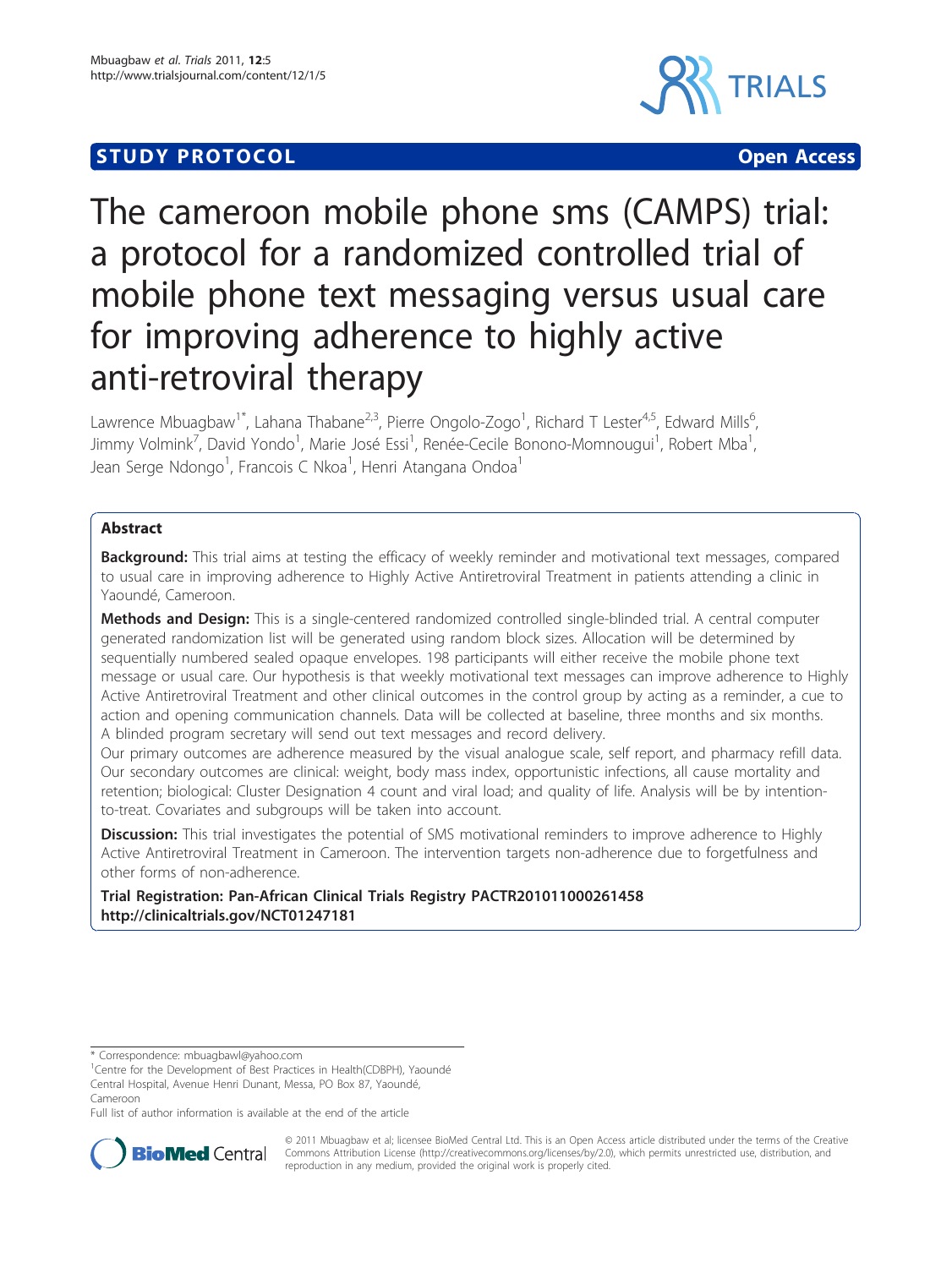# Background

Mobile text messages using the short message service (SMS) are a cheap and non-invasive means of communication that can be used to convey health related messages to owners of mobile phones. There is contradictory evidence concerning the role of mobile phones in ameliorating health outcomes, especially in less developed countries where private ownership and use of mobile phones is not as widespread as in other more developed countries [[1\]](#page-6-0). Currently, Africa has the greatest uptake of mobile phone technology [\[2](#page-6-0)].

The advent of Highly Active Antiretroviral Therapy (HAART) has markedly reduced morbidity and mortality associated with the Human Immune deficiency Virus (HIV) [[3\]](#page-6-0). Much effort has been put into the scaling up of access to HAART [[4](#page-6-0)]. The efficacy of HAART depends largely on compliance to treatment regimens. Poor adherence is associated with poor virological and immunological response. It is also responsible for the development of resistant strains [\[5\]](#page-6-0). Very high levels (> 95%) of adherence are necessary for sustained clinical success [[6\]](#page-6-0).

Our search for papers on the use of SMS technology to improve adherence to HAART revealed two protocols for trials in Kenya (WelTel Kenya 1) [[7\]](#page-6-0) and India (HIVIND) [[8\]](#page-6-0). The WelTel Kenya 1 trial reported significant improvements in adherence and viral load [[9\]](#page-6-0).

The World Health Organization (WHO) has prioritized the use of new technologies to assist health delivery in resource-limited settings [[10](#page-6-0)]. The SMS is already used for business transactions, personal communication, advertising and betting. There is a potential for new benefits to be discovered in the use of mobile phone technology in health interventions for resource- limited countries [\[11](#page-6-0)]. In South Africa, the SMS has been demonstrated to improve HIV health care service delivery by ameliorating communication between health workers and patients, and also as an appointment reminder [[12](#page-6-0)].

Additionally, a Cochrane systematic review found that mobile phone calls and reminders can improve adherence to tuberculosis care [[13\]](#page-6-0). Another study investigating the use of mobile phone technology to improve adherence to HAART discouraged the use of phone calls as they are time and labor intensive [[14](#page-6-0)]. A third study, investigating the use of text messaging to improve adherence to primary care found that it was more cost effective than phone calls[[15](#page-6-0)]. The cost of phone calls may also be a hindrance in developing countries. The Indian trial [\[8](#page-6-0)] is testing automated phone calls coupled to picture messages. This may reduce the time and labor costs involved. Another study reported high satisfaction with two way text messaging [\[16](#page-6-0)]. These findings suggest that the more feasible application of the mobile phone in health would be the SMS.

The goal of this trial is to assess whether sending weekly motivational text messages via a mobile phone versus no text messaging will improve adherence to HAART and clinical outcomes among HIV positive patients over a 6 month period. We hypothesize that sending one weekly motivational reminder will produce a change in behavior to enhance drug or treatment adherence and hence clinical outcomes. SMS-delivered interventions are capable of producing a positive behavior change [[17](#page-6-0)].

Participants will be selected from the Accredited Treatment Centre (ACT) of the Yaoundé Central Hospital (YCH).

# Methods and Design

The trial is registered with the Pan-African Clinical Trials Registry<http://pactr.org> as PACTR201011000261458 and with clinical trials.gov as NCT01247181.

# Funding

Partial funding for this study was obtained from an international postdoctoral research fellowship awarded by the Canadian Institutes of Health Research (CIHR) HIV Clinical Trials Network (CTN) to the principal investigator.

# Study Design

Using a 1:1 allocation ratio, patients at the Yaoundé Central Hospital (YCH) Accredited Treatment Centre (ATC) will be randomized to either receive a text message reminder to take their medication or not (Figure [1](#page-2-0): Consolidated Standards of Reporting Trials-CONSORT diagram of study design). Both groups of patients will benefit from the usual care provided in this centre which includes adherence counseling and rarely, home visits.

# Randomization

This is a parallel group design evaluating the effects of adding weekly SMS text messages using mobile phones to usual care (intervention) versus usual care alone (control) among HIV positive patients on HAART. Eligible and consenting patients will be randomized to intervention and control arms using 1:1 allocation ratio by opaque sealed envelope method. A computer generated randomization list will be generated using random block sizes of 2, 4 and 6, by the Father Sean O'Sullivan Research Centre Biostatistics Unit at St Joseph's Healthcare/McMaster University. The allocation codes will then be put in sequentially numbered opaque sealed envelopes and administered by the trained Research Staff at YCH ATC centre. Trained interviewers - blinded to group allocation - will collect data using a pretested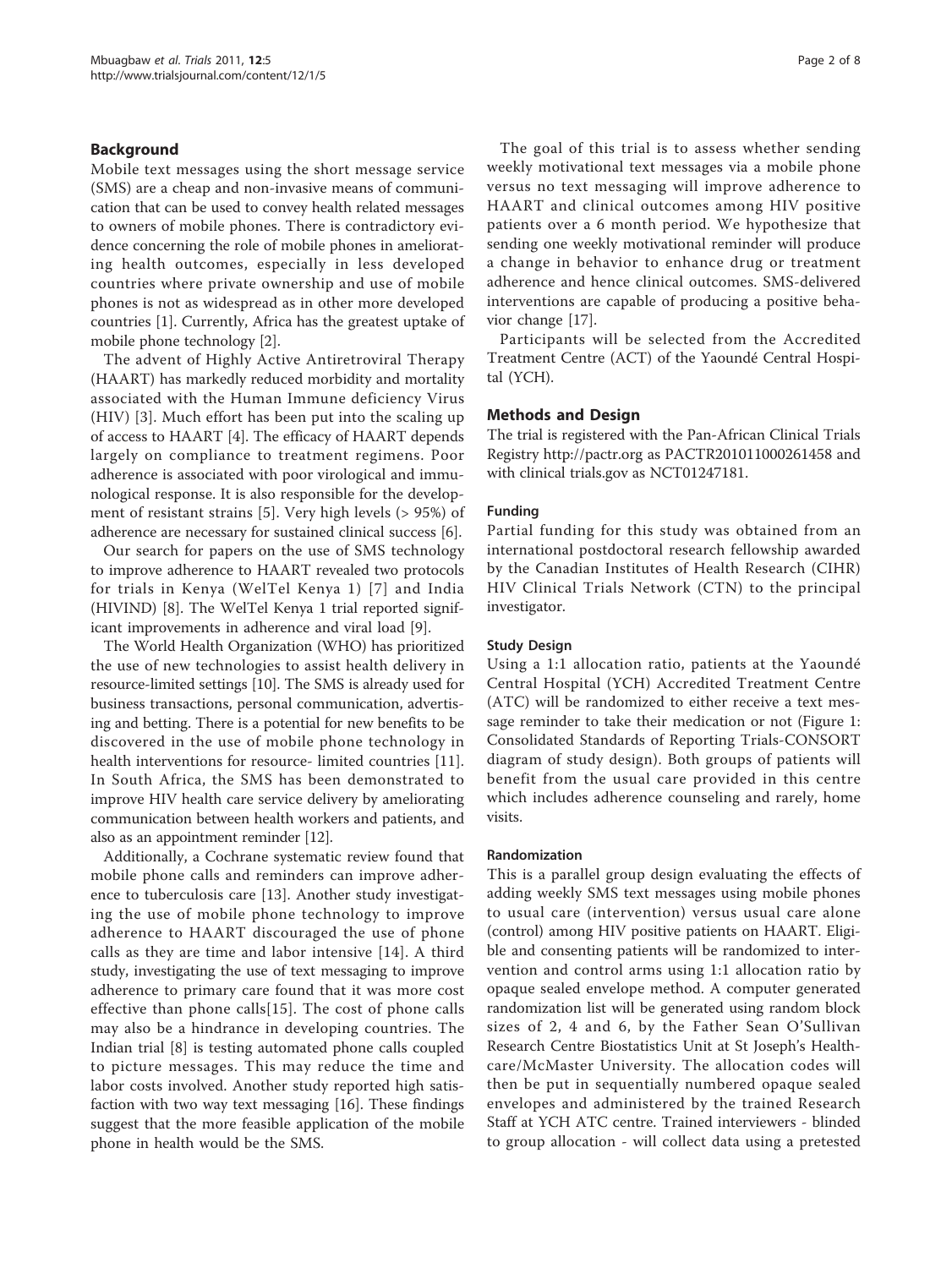<span id="page-2-0"></span>

data collection form containing socio-demographic data, clinical information and adherence rates at baseline, 3 and 6 months. The data analyst will also be blinded to group allocation.

# Trial Setting

Cameroon is a sub-Saharan central African country, made of ten provinces and a population of 18 million inhabitants [[18\]](#page-6-0). The Centre and capital province has a population of about 3.2 million inhabitants. The adult prevalence rate of HIV in the country is 5.1% [[19\]](#page-6-0). Subjects will be recruited from the YCH ACT. This is an urban centre in the heart

of the capital city, Yaoundé. The adult prevalence of HIV in the Centre province is 4.7%. The YCH is a tertiary level general teaching hospital with a capacity of 381 beds. It employs nearly 800 staff including 95 doctors and 270 nurses [\[20\]](#page-6-0). The ACT has a very high recruitment rate of approximately 40 new cases per week and caters for 6500 regular clients. It is the largest HIV clinic in the country and offers enormous potential for recruitment.

# Participants: inclusion/exclusion criteria

We will include subjects who are aged above 21 years, own a mobile phone and can read text messages, and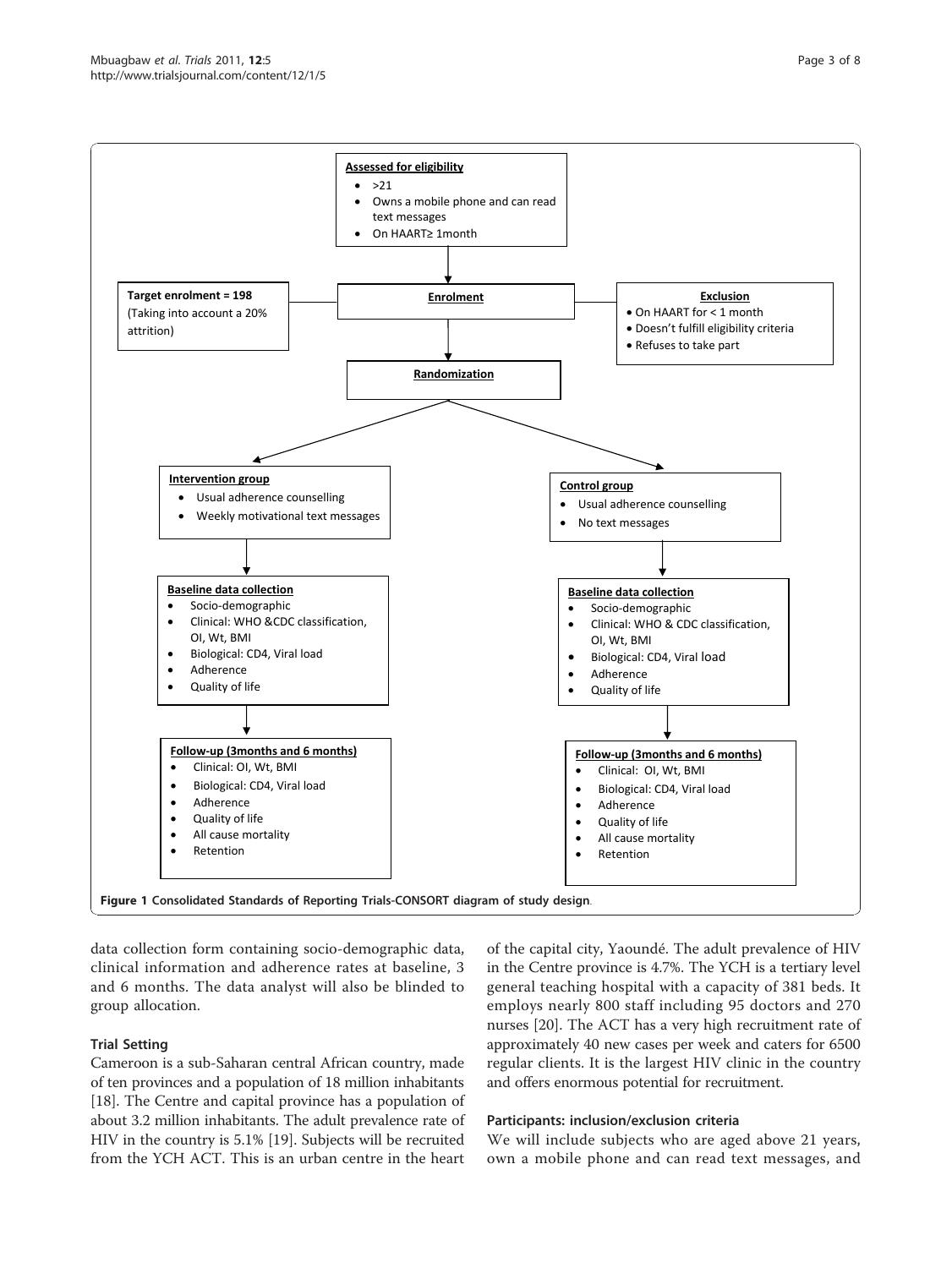who have been on HAART for at least a month. Informed consent is a prerequisite for participating in the study, and will be provided orally and in writing.

We will exclude participants who have been on HAART for less than a month, are aged less than 21 years. Participants who have used HAART for at least one month are chosen so that we can calculate a baseline figure for adherence.

# Intervention

We will send a short text message to the participants in the intervention group in both French and English. The content of the message will be motivating and will act both as a reminder and a cue to action (Figure 2: Example of a text message). The message will also contain a phone number they can call back if they need help. The content will be varied so as to retain participants' attention throughout the period of the study and to explore the various aspects of behavior change. The program secretary will have a list of phone numbers to which he/ she will send the messages every week and will use the 'delivery report' function to ensure that the messages have been delivered. One message will be sent per week in the morning of a chosen day. The average cost for text messages on any networks is 50 CFA Frs. CFA



 $(\approx 0.1 \text{ USD})$ . Text messaging will be provided as an addon to usual care which includes regular HAART counseling and occasional home visits.

# Control

In the control arm, patients will receive the usual care provided to all patients of the ATC which includes regular HAART counseling and occasional home visits. They will be given a number to call if they have questions. They will not receive any text messages, but they will be interviewed at baseline, 3 months and 6 months.

# Study Objectives

# Primary Objective

The primary objective of this trial is to investigate the effect of adding the SMS to usual care versus usual care alone in improving and maintaining adherence to HAART in HIV positive patients on HAART at 3 and 6 months. There are several methods used to evaluate or measure adherence to medications, each with advantages and disadvantages [[21,22\]](#page-6-0). Thus, there is no gold standard in measuring medication adherence [[21](#page-6-0),[23\]](#page-6-0). The common approach is to use multiple methods to compare or assess the robustness of the estimates of adherence. For this study, we will use three commonly used measures of adherence - namely Visual Analogue Scale (VAS), Pharmacy Refill Data (PRD), and Self Report (SR). We will use VAS as the primary method of measuring adherence. The VAS is highly correlated with more objective methods like using Microelectronic Monitoring System (MEMS) caps [[24\]](#page-7-0). VAS method has also been widely used in several RCTs evaluating different interventions including mobile text messaging to enhance adherence to HAART [[8,21\]](#page-6-0). PRD and SR will be used to fill any missing data on VAS.

# Secondary objectives

The secondary objectives include comparing clinical outcomes such as weight, body mass index (BMI), opportunistic infections (OI), Cluster Designation (CD) 4 count, viral load and quality of life between the groups. These comparisons will be performed at 3 and 6 months.

# Outcome measures

Our primary outcome will be adherence rates, measured using VAS. SR and PRD will also be used to supplement VAS (Table [1\)](#page-4-0).

Our Secondary endpoints will be;

- Clinical: Weight, BMI, opportunistic infections
- Biological: CD4 count, viral load
- Quality of life (QOL): Measured with the SF-12 QOL assessment form [[25\]](#page-7-0).
- All cause mortality
-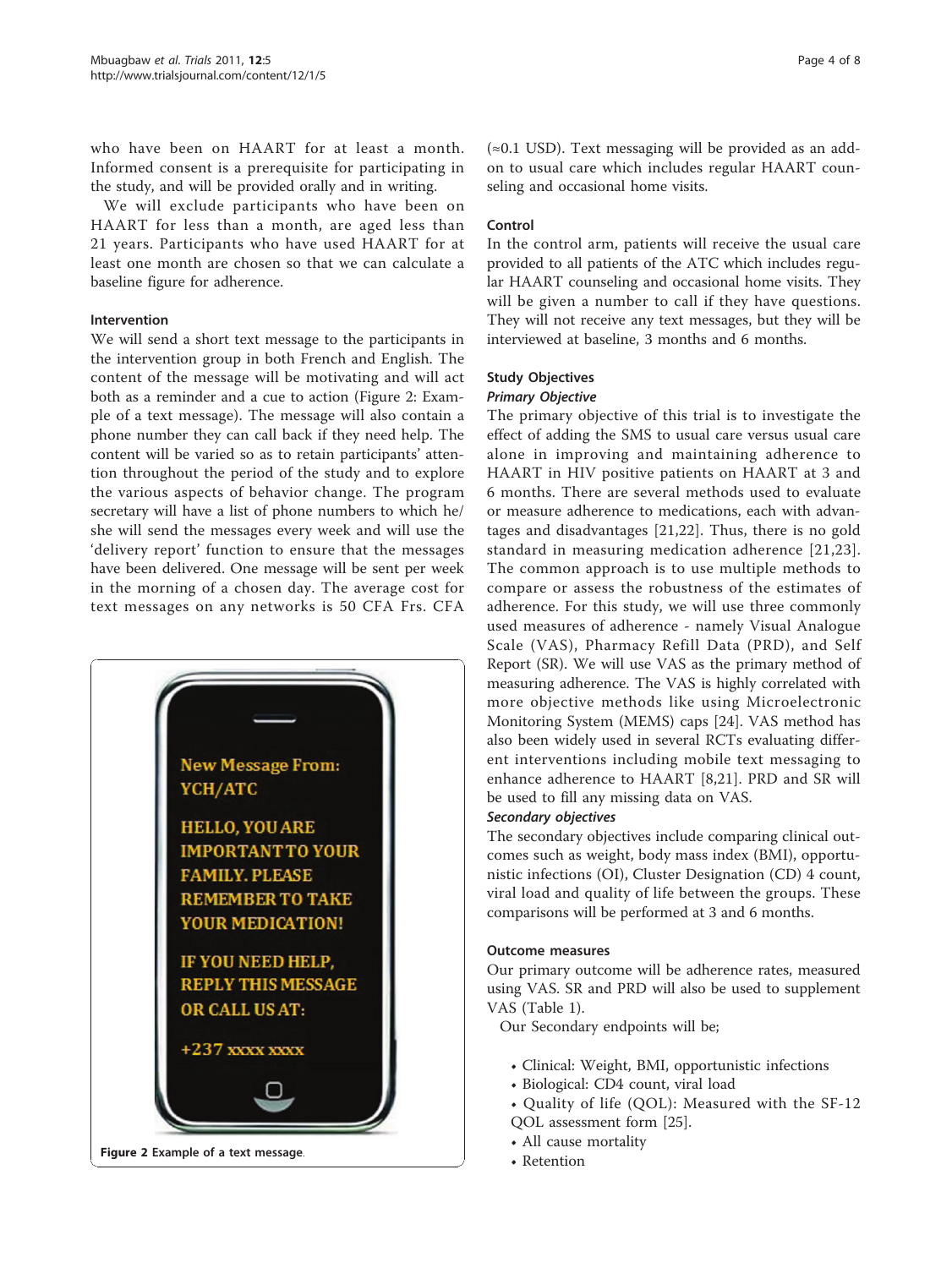| <b>Outcome measures</b> | <b>Scale</b> | Type        | <b>Measure</b>                 | Analysis method  |
|-------------------------|--------------|-------------|--------------------------------|------------------|
| Primary                 |              |             |                                |                  |
| Adherence at 6 months*  |              |             |                                |                  |
| <b>VAS</b>              | Ordinal      | Binary      | VAS percentage >95%            | Chi-squared test |
| Self report             | Ordinal      | Binary      | % adherence in last month >95% | Chi-squared test |
| <b>PRD</b>              | Ordinal      | Binary      | % of complete refills >95%     | Chi-squared test |
| Secondary               |              |             |                                |                  |
| Weight                  | Ratio        | Continuous  | Change in weight               | T-test           |
| <b>BMI</b>              | Ratio        | Continuous  | Change in BMI                  | T-test           |
| $\circ$                 | Nominal      | Binary      | Occurrence of new OI           | Chi-squared test |
| Mortality               | Nominal      | Binary      | All deaths                     | Chi-squared test |
| Retention               | Nominal      | Binary      | Number retained in care        | Chi-squared test |
| CD4 count               | Ratio        | Continuous  | Change in CD4 count            | T-test           |
| Viral load              | Ratio        | Continuous  | Change in viral load           | T-test           |
| Satisfaction with care  | Ordinal      | Categorical | Change in satisfaction scores  | T-test           |
| QoL                     | Ordinal      | Categorical | Change in QoL scores           | T-test           |

<span id="page-4-0"></span>Table 1 Overview of outcome measures

VAS: visual analogue scale, PRD: pharmacy refill data, BMI, body mass index, OI: opportunistic infection, CD4: Cluster Designation 4, QoL: Quality of Life. \*All three measures of adherence will also be analyzed as continuous outcomes using T-test.

#### Duration

The trial will run for six months, with outcome assessment at baseline, 3 months and 6 months.

#### Sample size

The sample size calculation is based on the test of the null hypothesis that the rates of adherence to HAART in the two groups (intervention and control) are equal. The primary measure of effect is the rate of adherence to ART treatment as measured by using the VAS over 6 months. The criterion for significance (alpha) has been set at 0.05. The test is 2-tailed, which means that an effect in either direction will be interpreted. The sample size was calculated using the WINPEPI (PEPI- for-windows) version 9.5 software [[26\]](#page-7-0). With the proposed sample size of 82 in each of the two groups (i.e. assuming a 1:1 allocation ratio), the study will have power of 80% to yield a statistically significant result using a chi-squared test (assuming an intention-to-treat principle for the analysis) of the relative risk at alpha = 0.05. This computation assumes an adherence rate of 80% (for the intervention group) versus 60% (for the control group) at 6 months. These estimates are reflective of estimates from similar studies investigating SMS effect on drug adherences [[27](#page-7-0)] and were modified to account for the type of intervention and patients for this study. We adjusted the sample size for a potential attrition rate of 20% (due to drop-outs) based on attrition rates to care in this centre. Therefore, the required sample size is 198 patients (99 per group). At the YCH ATC, on average, there are about 120 patients put on HAART per month. We estimate that about 90% will have mobile phones and would be eligible to participate in the study. Of these, it is expected that approximately 75% would be willing to participate in the study and will provide consent to participate in the trial. The expected period for recruitment will be one month to obtain 198 patients needed for the trial. It is feasible to recruit 198 patients in one month because we will also recruit from the large pool of old patients. Our study is designed to detect a 20% increase in adherence.

# Analysis plan

The analysis and reporting of the results with follow the CONSORT guidelines [\[28](#page-7-0)]. The statistician/data analyst will be blinded to the study group. The process of patient selection and flow throughout the study will be summarized using a flow-diagram. The analysis results of patient demographics and baseline outcome variables (both primary and secondary) will be summarized using descriptive summary measures: expressed as mean (standard deviation) or median (minimum-maximum) for continuous variables and number (percent) for categorical variables. We will adopt an intention-to-treat principle to analyze all outcomes, meaning that data from participants will be analyzed according to the group to which they were randomized even if they do not receive the allocated intervention. We will also use multiple-imputation [[29\]](#page-7-0) to handle missing data. We will use the T-test for comparing groups on continuous outcomes and the chi-squared test for binary outcomes. All statistical tests will be performed using two-sided tests at the 0.05 level of significance. The Bonferroni method will be used to adjust the level of significance for testing for secondary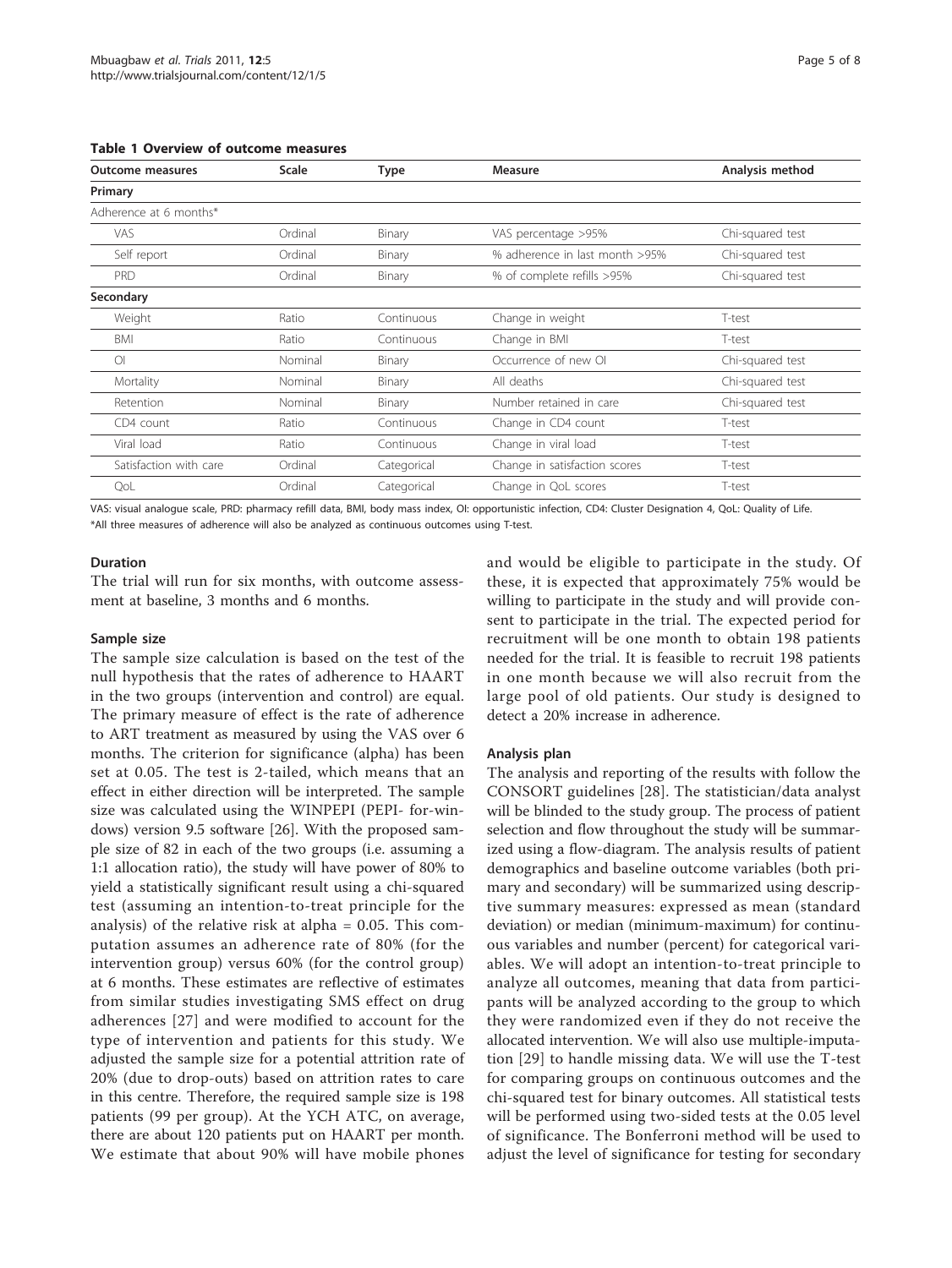outcomes to keep the overall level at alpha = 0.05. For all group comparisons, the results will be expressed as effect (or risk ratio for binary outcomes), corresponding twosided 95% confidence intervals and associated p-values. P-values will be reported to three decimal places with values less than 0.001 reported as <0.001. Adjusted analyses using the following baseline covariates (age, gender, education, duration on HAART, HIV staging, nutritional status (BMI) and the presence or not of an opportunistic infection (OI)) will be performed using regression techniques to investigate the residual impact of key baseline characteristics on the outcomes. Goodness-of-fit will be assessed by examining the residuals for model assumptions and chi-squared test of goodness-of-fit. All analyses will be performed using SPSS (Statistical Package for the Social Sciences) version 16.0 for Windows.

Adherence will be measured both as a continuous outcome (change in adherence) and as a binary outcome i.e. adherent (95% of pills taken) or non adherent (< 95% of pills taken). In literature, adherence data can be handled in a number of ways. The measures can be reported as the number of doses respected or can be combined into a composite score [[21\]](#page-6-0). Even though combined measures are more correlated to clinical response, they are not very practical [[22](#page-6-0)]. The data from the various adherence measures will not be merged. We will report the effects of the intervention on all the measures of adherence used, and compare them for discrepancies.

# Additional studies

• Adherence rates: We will use this opportunity to calculate the rates of adherence to HAART in the YCH ATC. The context of adherence to HAART in Cameroon has changed greatly over time and the rates reported in literature were subject to cost (which has been dropping over time), availability, accessibility, study design, technique used to measure adherence and study setting. These rates vary from 10% to 97% [[30-32](#page-7-0)]. This study will provide a more accurate and current estimate of adherence in Cameroon.

• Safety: Data will be collected on issues that may arise from the use of text messages to improve adherence.

• Health worker experiences: Self-administered questionnaires will be used to assess health worker perceptions of the intervention in terms of long term use, additional workload and benefits to care. The applicability of such an intervention will depend largely on its acceptability by health workers.

# Ethical Considerations

The trial will be conducted in compliance with the local protocol and applicable regulatory requirements in

Cameroon. The study has been approved by Cameroon National Ethics Committee. Any deviations from the protocol will be reported and explained. The study will be conducted in accordance with the Helsinki declaration [[33\]](#page-7-0) and other established clinical practice guidelines for research on human subjects. Research personnel will approach all potentially eligible patients who fulfill eligibility criteria for consent. All patients must sign a consent form to participate in the trial.

# **Discussion**

The potential of mobile phone technology to improve health outcomes is a domain worth exploring, especially in this era of increased uptake and dependence on mobile phones. Studies investigating the use of text messages to improve adherence have yielded varied results [[12](#page-6-0),[16](#page-6-0)[,34](#page-7-0)].

Improving adherence to HAART can play a key role in reducing morbidity and mortality due to HIV, the occurrence of drug resistant strains and the waste of medication in health systems that are already seriously challenged by the advent of HIV. Findings generated from this trial may be generalized to other chronic illnesses.

A major ethical consideration is the harm that may arise due to accidental disclosure of status. This eventuality will be properly explained to the participant, even though our message will neither disclose status nor medication. In a study evaluating the use of mobile phones to improve attendance to an HIV clinic in Uganda, privacy and confidentiality were not a problem [[35\]](#page-7-0). Loss of privacy was not identified as a deterrent in the HIVIND trial [\[8](#page-6-0)[,36](#page-7-0)]. We are aware that most mobile operators in Cameroon deliver mass text messages to their clients for business, advertising, information and sometimes health. Our intervention will be an addition to an already existing system. Another concern is how to manage text messaging on a larger scale, knowing fully well that it cannot be left in the hands of mobile operators, who will then be privy to the phone numbers of potentially identifiable individuals. In this trial, the operators will not be used because a framework for cooperation that will not jeopardize confidentiality and anonymity hasn't been established. A single phone with prepaid airtime will be used to deliver the text messages.

This intervention centers on the Health Belief Model of behavior change [\[37\]](#page-7-0). We will collect data on modifying factors (socio-demographic and disease related), perceived barriers to adherence and test the efficacy of the SMS reminder as a cue to action. Putting all these in context will provide a better picture of who doesn't adheres to HAART, why they don't adhere and if text messages can help. Applying the SMS not only as a reminder, but as a cue to action permits it use to resolve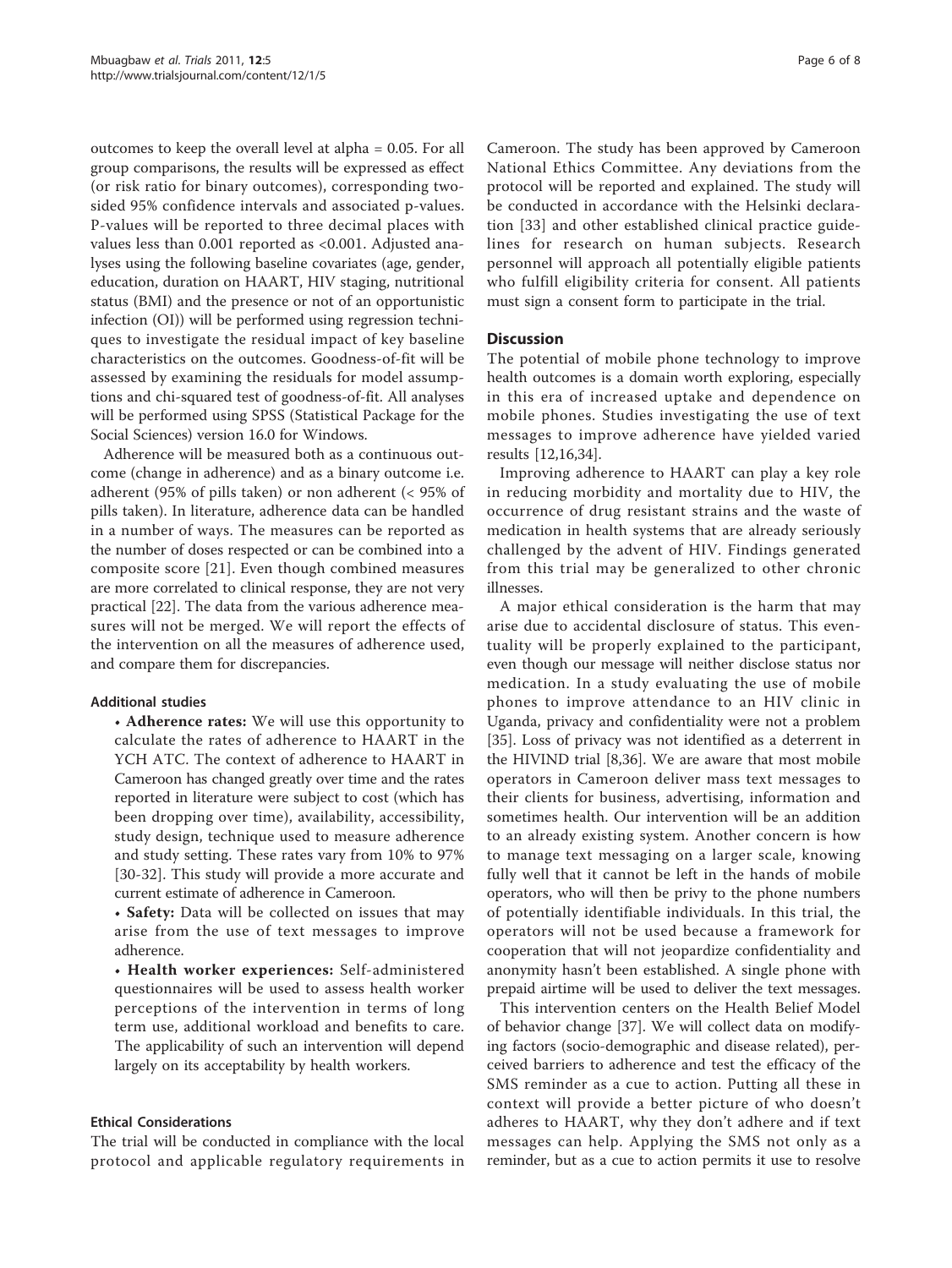<span id="page-6-0"></span>intentional and non-intentional non-adherence. In addition, we will open channels for communication between appointments. Galovotti et al succinctly describe the key components of an intervention aimed at bringing about a change in behavior. The use of role models, affective impact, and links to socio-cultural narratives, personalization and knowledge of impediments and facilitators are important features of successful behavioral interventions [\[38\]](#page-7-0).

Finally, this trial may contribute to the growing body of evidence on the use of mobile phone technology to improve health outcomes in low resource settings.

#### Abbreviations

ATC: Accredited Treatment Centre; BMI: Body Mass Index; CD: Cluster Designation; CIHR: Canadian Institutes for Health Research; CONSORT: Consolidated Standards for Reporting Trials; CTN: Canadian HIV Trials Network; HAART: Highly Active Anti-Retroviral Therapy; HIV: Human Immune Deficiency Virus; MEMS: Micro-Electronic Monitoring System; OI: Opportunistic Infections; PRD: Pharmacy Refill Data; QOL: Quality of Life; SMS: Short Message Service; SPSS: Statistical Package for Social Sciences; SR: Self Report; VAS: Visual Analogue Scale; WHO: World Health Organization; YCH: Yaoundé Central Hospital.

#### Acknowledgements

This study is support in part by Canadian Institutes of Health Research (CIHR) HIV Clinical Trials Network (CTN) in the form of international postdoctoral research fellowship award to the first author. Dr Thabane is a clinical trials mentor for CIHR under the RCT Mentorship Programme.

#### Author details

<sup>1</sup>Centre for the Development of Best Practices in Health(CDBPH), Yaoundé Central Hospital, Avenue Henri Dunant, Messa, PO Box 87, Yaoundé, Cameroon. <sup>2</sup>Department of Clinical Epidemiology and Biostatistics, McMaster University, Hamilton, ON, Canada. <sup>3</sup>Biostatistics Unit, Father Sean O'Sullivan Research Centre, St Joseph's Healthcare, Hamilton, ON, Canada. <sup>4</sup>Department of Medicine, Division of Infectious Diseases University of British Columbia, Vancouver, BC, Canada. <sup>5</sup>British Columbia Centre for Disease Control, Vancouver, BC, Canada. <sup>6</sup>Faculty of Health Sciences, University of Ottawa, Ottawa, ON, Canada. <sup>7</sup>Faculty of Health Sciences Stellenbosch University, Capetown, South Africa.

#### Authors' contributions

LM conceived of the study. LT, POZ, RTL, EM, JV helped to draft the manuscript. DY, MJE, RCBM, RM, JSN, FN and HAO participated in its design and helped draft the manuscript. All authors read and approved the final manuscript.

#### Competing interests

The authors declare that they have no competing interests.

Received: 26 November 2010 Accepted: 7 January 2011 Published: 7 January 2011

#### References

- Kaplan AW: [Can the ubiquitous power of mobile phones be used to](http://www.ncbi.nlm.nih.gov/pubmed/16719925?dopt=Abstract) [improve health outcomes in developing countries?](http://www.ncbi.nlm.nih.gov/pubmed/16719925?dopt=Abstract) Global Health 2006, 2:9.
- Lester RT, Gelmon L, Plummer FA: [Cellphones: tightening the](http://www.ncbi.nlm.nih.gov/pubmed/17086071?dopt=Abstract) [communication gap in resource-limited antiretroviral programmes?](http://www.ncbi.nlm.nih.gov/pubmed/17086071?dopt=Abstract) AIDS 2006, 20:2242-2244.
- 3. Mocroft A, Vella S, Benfield TL, Chiesi A, Miller V, Gargalianos P, d'Arminio Monforte A, Yust I, Bruun JN, Phillips AN, Lundgren JD: Changing patterns of mortality across Europe in patients infected with HIV-1. EuroSIDA Study Group Lancet 1998, 28;352:1725-30.
- 4. UNAIDS: Report on global AIDS epidemic. 2009 [[http://www.unaids.org/](http://www.unaids.org/en/media/unaids/contentassets/dataimport/pub/report/2009/jc1700_epi_update_2009_en.pdf) [en/media/unaids/contentassets/dataimport/pub/report/2009/](http://www.unaids.org/en/media/unaids/contentassets/dataimport/pub/report/2009/jc1700_epi_update_2009_en.pdf) [jc1700\\_epi\\_update\\_2009\\_en.pdf](http://www.unaids.org/en/media/unaids/contentassets/dataimport/pub/report/2009/jc1700_epi_update_2009_en.pdf)], (Accessed November 15, 2009).
- 5. Gill CJ, Davidson HH, Jonathon LS, Donald MT, Lora LS: [No Complacency](http://www.ncbi.nlm.nih.gov/pubmed/16052078?dopt=Abstract) [about adherence to antiretroviral therapy in sub-saharan Africa.](http://www.ncbi.nlm.nih.gov/pubmed/16052078?dopt=Abstract) AIDS 2005, 19:1243-1249.
- 6. Paterson DL, Swindells S, Mohr J: [Adherence to protease inhibitor therapy](http://www.ncbi.nlm.nih.gov/pubmed/10877736?dopt=Abstract) [and outcomes in patients with HIV infection.](http://www.ncbi.nlm.nih.gov/pubmed/10877736?dopt=Abstract) Ann Intern Med 2000, 133:21-30.
- 7. Lester R, Mills E, Kariri A, Ritvo P, Chung M, Jack W, Habyarimana J, Karanja S, Barasa S, Nguti R, Estambale B, Ngugi E, Ball TB, Thabane L, Kimani J, Gelmon L, Ackers M, Plummer FA: [The HAART cell phone](http://www.ncbi.nlm.nih.gov/pubmed/19772596?dopt=Abstract) [adherence trial \(WelTel Kenya1\): a randomized controlled trial protocol.](http://www.ncbi.nlm.nih.gov/pubmed/19772596?dopt=Abstract) Trials 2009, 10:87.
- 8. De Costa A, Shet A, Kumarasamy N, Ashorn P, Eriksson B, Bogg L, Diwan V, team tHs: [Design of a randomized trial to evaluate the influence of](http://www.ncbi.nlm.nih.gov/pubmed/20346136?dopt=Abstract) [mobile phone reminders on adherence to first line antiretroviral](http://www.ncbi.nlm.nih.gov/pubmed/20346136?dopt=Abstract) [treatment in South India - the HIVIND study protocol.](http://www.ncbi.nlm.nih.gov/pubmed/20346136?dopt=Abstract) BMC Med Res Methodol 2010, 10:25.
- 9. Lester RT, Ritvo P, Mills EJ, Kariri A, Karanja S, Chung MH, Jack W, Habyarimana J, Sadatsafavi M, Najafzadeh M, Marra CA, Estambale B, Ngugi E, Ball TB, Thabane L, Gelmon LJ, Kimani J, Ackers M, Plummer FA: [Effects of a mobile phone short message service on antiretroviral](http://www.ncbi.nlm.nih.gov/pubmed/21071074?dopt=Abstract) [treatment adherence in Kenya \(WelTel Kenya 1\): a randomized trial.](http://www.ncbi.nlm.nih.gov/pubmed/21071074?dopt=Abstract) Lancet 2010.
- 10. World Health Organization: UNAIDS: Resource needs for an expanded response to AIDS in low and middle-income countries. [\[http://data.](http://data.unaids.org/pub/Report/2005/jc1255_resource_needs_en.pdf) [unaids.org/pub/Report/2005/jc1255\\_resource\\_needs\\_en.pdf](http://data.unaids.org/pub/Report/2005/jc1255_resource_needs_en.pdf)], (Accessed November 20, 2010).
- 11. Lester R, Karanja S: [Mobile phones: exceptional tools for HIV/AIDS, health,](http://www.ncbi.nlm.nih.gov/pubmed/19022188?dopt=Abstract) [and crisis management.](http://www.ncbi.nlm.nih.gov/pubmed/19022188?dopt=Abstract) Lancet Infect Dis 2008, 8:738-739.
- 12. Mukund Bahadur KC, Murrayb PJ: [Cell Phone Short Messaging Service](http://www.ncbi.nlm.nih.gov/pubmed/20841743?dopt=Abstract) [\(SMS\) for HIV/AIDS in South Africa: A literature review.](http://www.ncbi.nlm.nih.gov/pubmed/20841743?dopt=Abstract) Stud Health Technol Inform 2010, 160:530-534.
- 13. Liu Q, Abba K, Alejandria MM, Balanag VM, Berba RP, Lansang MAD: Reminder systems and late patient tracers in the diagnosis and management of tuberculosis. Cochrane Database of Systematic Reviews 2008, , 4: CD006594, Evidence Update published in June 2010.
- 14. Wiener L, Riekert K, Ryder C, Wood LV: [Assessing medication adherence in](http://www.ncbi.nlm.nih.gov/pubmed/15630773?dopt=Abstract) [adolescents with HIV when electronic monitoring is not feasible.](http://www.ncbi.nlm.nih.gov/pubmed/15630773?dopt=Abstract) AIDS Patient Care STDS 2004, 18:527-538.
- 15. Leong KC, Chen WS, Leong KW, Mastura I, Mimi O, Sheikh MA, Zailinawati AH, Ng CJ, Phua KL, Teng CL: [The use of text messaging to](http://www.ncbi.nlm.nih.gov/pubmed/16916871?dopt=Abstract) improve [attendance in primary care: a randomized controlled trial.](http://www.ncbi.nlm.nih.gov/pubmed/16916871?dopt=Abstract) Fam Pract 2006, 23:699-705.
- 16. Dunbar PJ, Madigan D, Grohskopf LA, Revere D, Woodward J, Minstrell J, Frick PA, Simoni JM, Hooton TM: [A two-way messaging system to](http://www.ncbi.nlm.nih.gov/pubmed/12509353?dopt=Abstract) [enhance antiretroviral adherence.](http://www.ncbi.nlm.nih.gov/pubmed/12509353?dopt=Abstract) J Am Med Inform Assoc 2003, 10:11-15.
- 17. Brianna S Fjeldsoe, Alison L Marshall, Yvette D Miller: [Behavior Change](http://www.ncbi.nlm.nih.gov/pubmed/19135907?dopt=Abstract) [Interventions Delivered by MobileTelephone Short-Message Service.](http://www.ncbi.nlm.nih.gov/pubmed/19135907?dopt=Abstract) Am J Prev Med 2009, 36(2):165-173.
- 18. World Health Organization: Cameroon. 2010 [[http://www.who.int/countries/](http://www.who.int/countries/cmr/en/) [cmr/en/\]](http://www.who.int/countries/cmr/en/), (Accessed November 8, 2010).
- 19. UNICEF: Cameroon statistics. 2010 [\[http://www.unicef.org/infobycountry/](http://www.unicef.org/infobycountry/cameroon_statistics.html) [cameroon\\_statistics.html\]](http://www.unicef.org/infobycountry/cameroon_statistics.html), (Accessed November 8, 2010).
- 20. World Health Organization: Yaoundé, Cameroon-HUG, Switzerland. 2010 [[http://www.who.int/patientsafety/implementation/apps/first\\_wave/](http://www.who.int/patientsafety/implementation/apps/first_wave/cameroon_hug/en/) [cameroon\\_hug/en/](http://www.who.int/patientsafety/implementation/apps/first_wave/cameroon_hug/en/)], (Accessed November 13, 2010).
- 21. Simoni J, Kurth A, Pearson C, Pantalone D, Merrill J, Frick P: [Self-Report](http://www.ncbi.nlm.nih.gov/pubmed/16783535?dopt=Abstract) [Measures of Antiretroviral Therapy Adherence: A Review with](http://www.ncbi.nlm.nih.gov/pubmed/16783535?dopt=Abstract) [Recommendations for HIV Research and Clinical Management.](http://www.ncbi.nlm.nih.gov/pubmed/16783535?dopt=Abstract) AIDS Behav 10:227-245.
- 22. Liu H, Golin CE, Miller LG, Hays RD, Beck CK, Sanandaji S, Christian J, Maldonado T, Duran D, Kaplan AH, Wenger NS: [A Comparison Study of](http://www.ncbi.nlm.nih.gov/pubmed/11352698?dopt=Abstract) [Multiple Measures of Adherence to HIV Protease Inhibitors.](http://www.ncbi.nlm.nih.gov/pubmed/11352698?dopt=Abstract) Ann Intern Med 2001, 134:968-977.
- 23. Martin S, Elliott-DeSorbo DK, Calabrese S, Wolters PL, Roby G, Brennan T, Wood LV: [A comparison of adherence assessment methods utilized in](http://www.ncbi.nlm.nih.gov/pubmed/19591601?dopt=Abstract) [the United States: perspectives of researchers, HIV-infected children, and](http://www.ncbi.nlm.nih.gov/pubmed/19591601?dopt=Abstract) [their caregivers.](http://www.ncbi.nlm.nih.gov/pubmed/19591601?dopt=Abstract) AIDS Patient Care STDS 2009, 23:593-601.